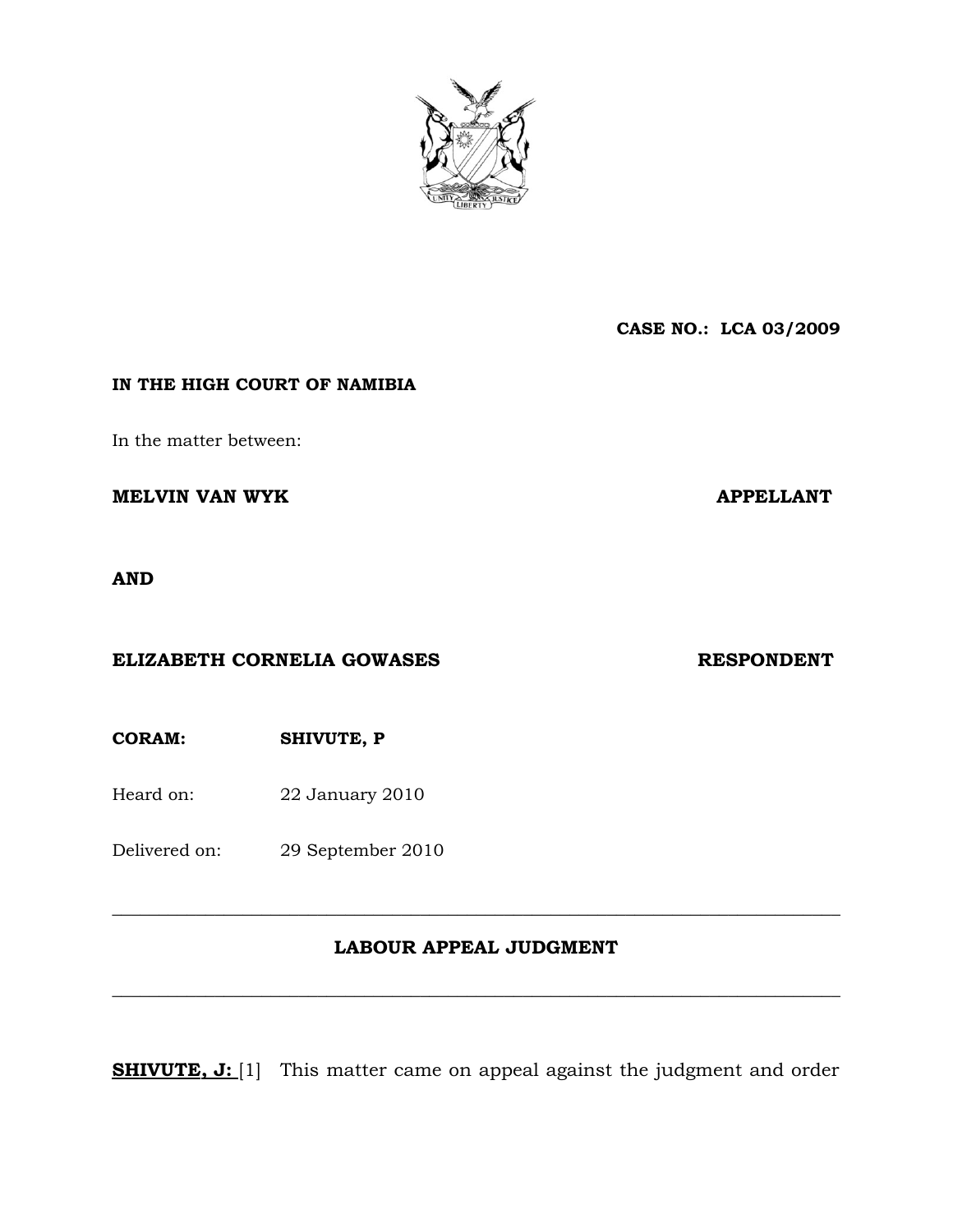of the District Labour Court which made a finding that the Respondent was unfairly dismissed by the Appellant and awarded damages in favour of the Respondent. The Appellant was ordered to pay the Respondent severance allowance for 3 weeks in the sum of N\$375.00, a month's notice salary of N\$500.00, loss of income for 8 months of N\$4 000.00, N\$366.06 for 22 days which were presumed to be leave days, and N\$1500.00 for "wasted costs". The total amount which the Appellant was ordered to pay was N\$6741.66.

[2] Prior to proceeding with the appeal, the Appellant first brought an application on affidavit in terms of Rule 16 of the Rules of the this Court seeking condonation for the late filing of his Heads of Argument.

[3] The appeal was unopposed and the Respondent did not object to the late filling of heads of argument. Having considered the affidavit by the Applicant, the Court was satisfied that good cause was shown why the heads of argument were filed late and granted condonation for non-compliance with the Rules in terms of Rule 16 (a) of the Rules of this Court.

[4] The Appellant is a private individual who employed the Respondent as a domestic worker for three years. Her responsibilities were to look after the Appellant's sons, washing and ironing clothes and to do general domestic work.

[5] In her particulars of claim the Respondent alleged that she was sick and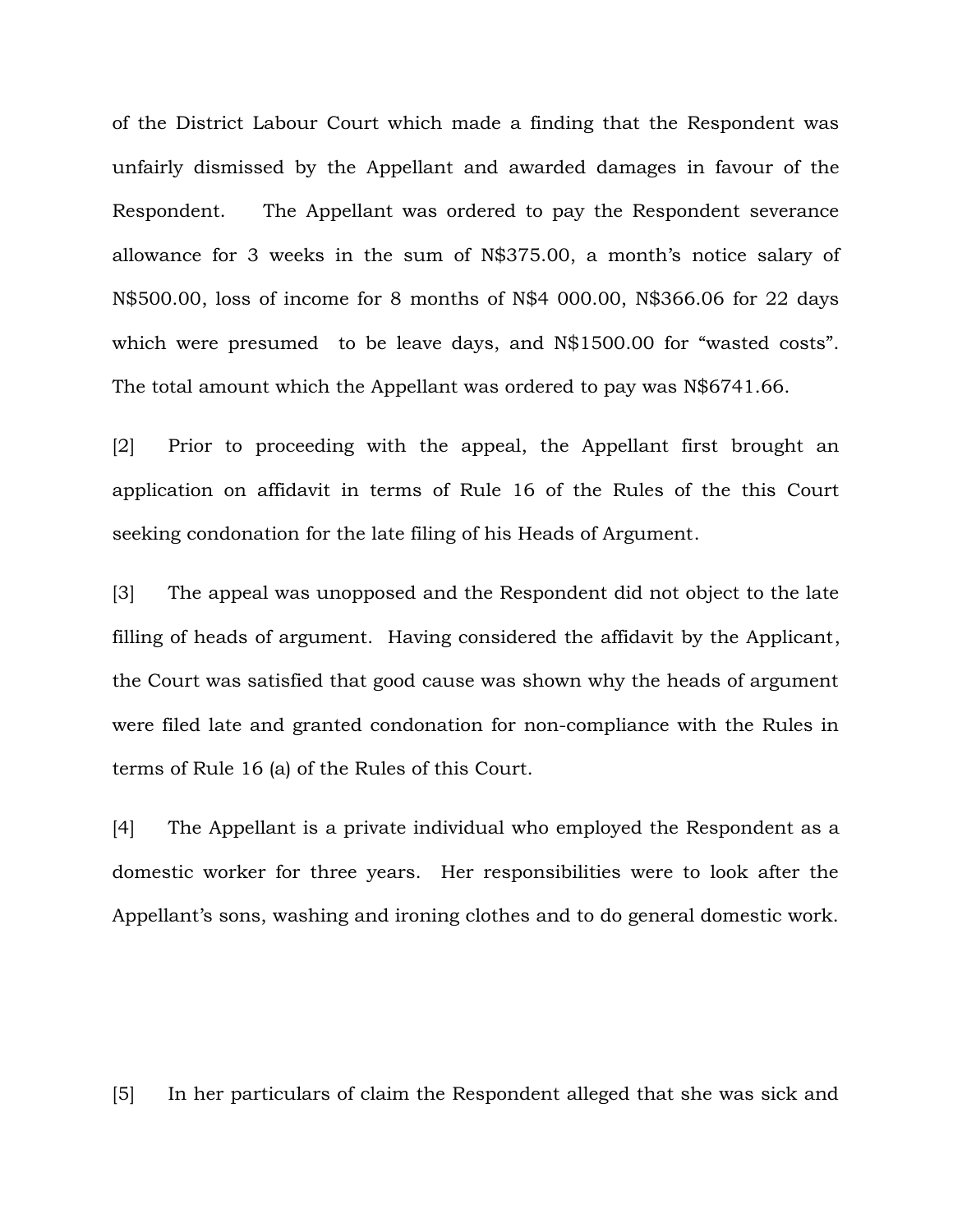booked off by a medical doctor and that after she had been released from hospital she was fired from her job. The alleged dismissal took place on 02 October 2008. The relief sought was for full severance payment, leave credit payment, notice payment as well as payment of September 2008 salary. Respondent further claimed that her dismissal was procedurally and substantially unfair.

[6] In his plea the the Appellant denied having unfairly dismissed the Respondent and it was specifically denied that the Respondent was ever fired by the Appellant or his wife. It was further averred that Appellant ever spoke to the Respondent since 11 September 2008, the day she left for the extraction of her tooth until 09 October 2008 the day she gave Appellant the complaint she filed with the Ministry of Labour and Social Welfare against him. The Appellant stated further that he was informed by his wife that on 22 September 2008 the complainant arrived at the Appellant's residence at around 20h00 and informed his wife that she was in hospital. His wife stated that she only told the complainant that because the Respondent did not hear anything from the complainant since 11 September 2008 they had to get someone temporarily to work on complainant's behalf and they had to pay that person. The complainant stayed away from work previously on more than three occasions and as a result of that she was given three verbal warnings. It was further the Appellant's plea that he was told by his wife that she never told the complainant that she was fired. The complainant instead went to the room she used to live during weekdays, and collected her belongings, left the keys on the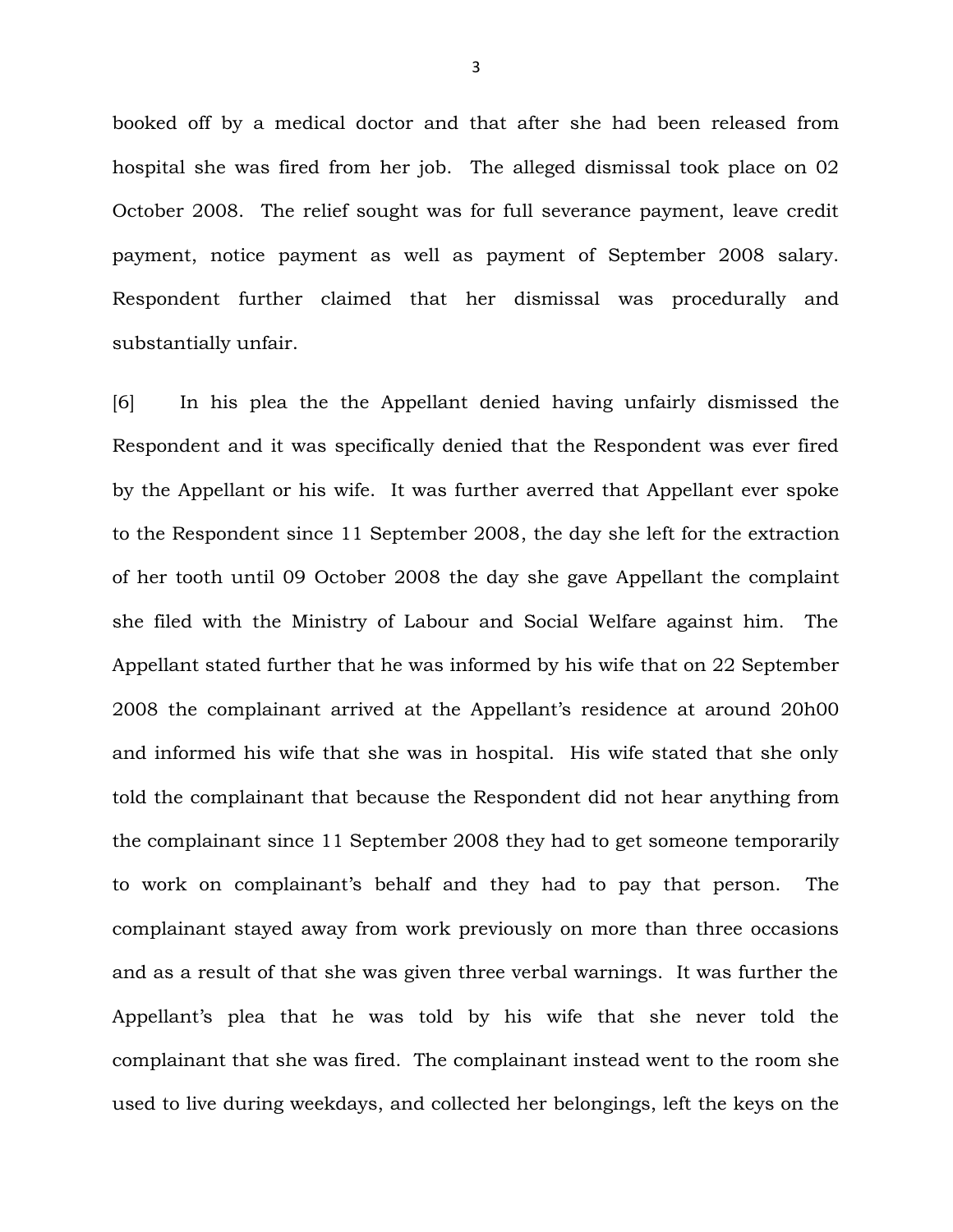table in the living room and left without saying anything to the Respondent's wife who was in the bedroom at that moment. The complainant never returned for work and as a result she absconded from work and in effect left employmemt without giving any notice.

As part of his plea the Appellant had initially also stated that the complainant worked as a temporary worker. As a result there was no agreement on leave, medical aid or any benefit. However, she was given annual leave which was normally more than 24 days. The Appellant abandoned the plea that Respondent was a temporary worker. Although the complainant was given money on 11 September 2008 to pay for her surgery, it was never an agreement between her and her employer that she was going to receive medical assistance. Mr Van Wyk further made a counter claim that the complainant owed them more than N\$700.00 which was accumulated over time. She used the money to pay for her municipal bills and used it for other purposes. The parties agreed that she could repay that money in small installments and that it would not be deducted from her salary. However, the complainant never paid the money back. He concluded by stating that the complainant dismissed herself on 22 September 2008.

[7] The District Labour Court Chairperson's bases for finding in favour of the Complainant were that the Respondent and his wife should not have employed someone temporarily in the absence of the complainant; that instead they should have ascertained the complainant's whereabouts, and that they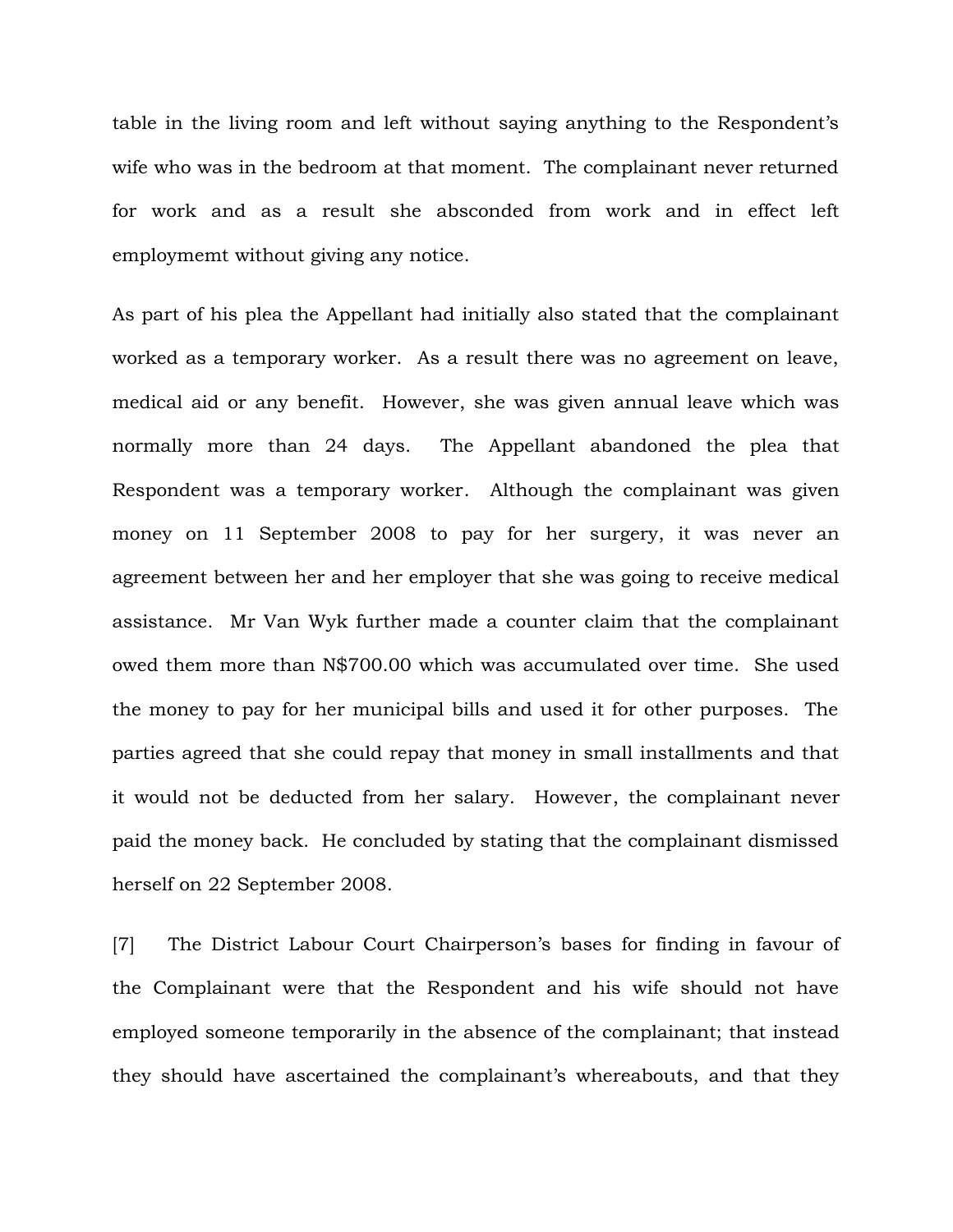should have looked for the complainant's daughter for the later to come and work on complainant's behalf. These, the learned Chairperson found were of the determining factors as to whether or not there was a dismissal. The test this court does not agree with. The chairperson found that the dismissal took effect on the 22 September when the misunderstanding started the day when the complainant collected her personal belongings from Mr Van Wyk's residence and when she presented the sick leave which Ms Van Wyk said it was not clear. The court *a quo* found that the complainant was booked off on 15 September 2008 and from 24th to 30th Sepetember 2008. The fact that the sick leave certificate did not comply with the hospital requirements could not be blamed on the complainant. The District Labour Court further made a conclusion that an inference would be made that the cause of action or dismissal took place on 02 October 2008 because when the complainant left her employment to be placed under medical care in September 2008, she did not receive her salary for September. The fact that the employer appointed a person to work for them temporarily meant that the money which was supposed to be paid to the complainant was paid to that person instead. It was again the finding of the chairperson that the Appellant pretended to be the paymaster and the one who was dealing with the family finances although the evidence allegedly revealed that Mrs Van Wyk interacted more with the complainant. When the complainant had health problems Mrs Van Wyk bought her pain killers. She had again granted her a day off sothat she could start work on 16 September 2008. Finally it was the conclusion of the District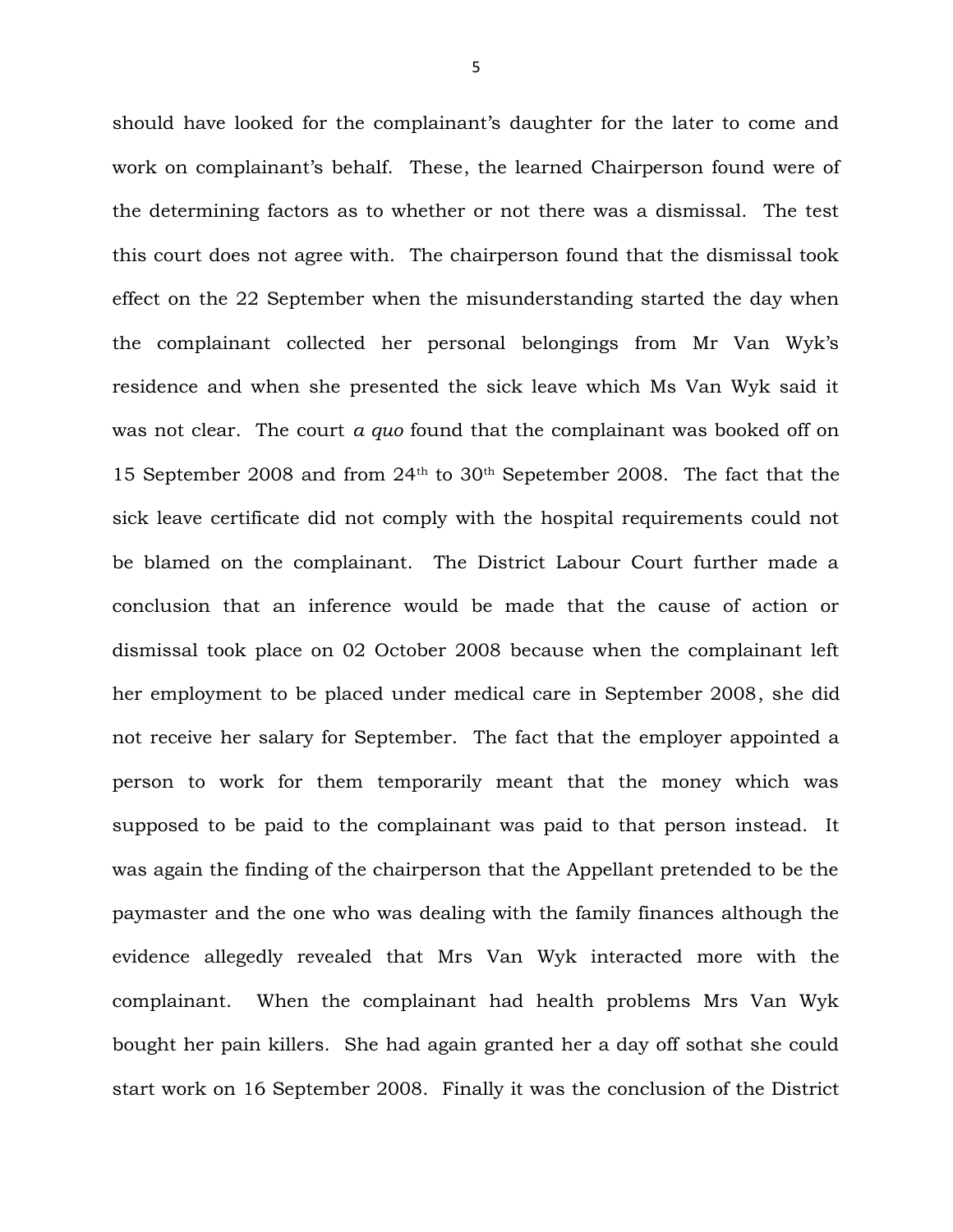Labour Court Chairperson that the dismissal was unfair. She made reference to an alleged authority in the matter of *International Union and Mutual Workers SP* "However, no citation therest was provided. The court *a quo* quoted that case as laying down a principle that "in expressing a moral value while you look at the conduct in order to drawn inference of the fairness of the procedure that leads to a dismissal." This court has difficulties in understanding the above mentioned quote because it appears to be incomplete and as stated already to citation of the case could be found. I now turn to the consideration of the grounds of appeal.

#### **The grounds of appeal.**

The Appellant's grounds of appeal are as follows: The learned magistrate erred on the law and or facts in upholding the Respondent's claim as claimed and prayed for and more particularly on the following grounds:

- 1.1 That the Respondent on a balance of probabilities proved that she was unlawfully dismissed;
- 1.2 That the Respondent did not out of her own free will and action terminate unilaterally the employment relationship with the appellant;
- 1.3 That the Responded did not act untruthfully towards the Appellant in stating that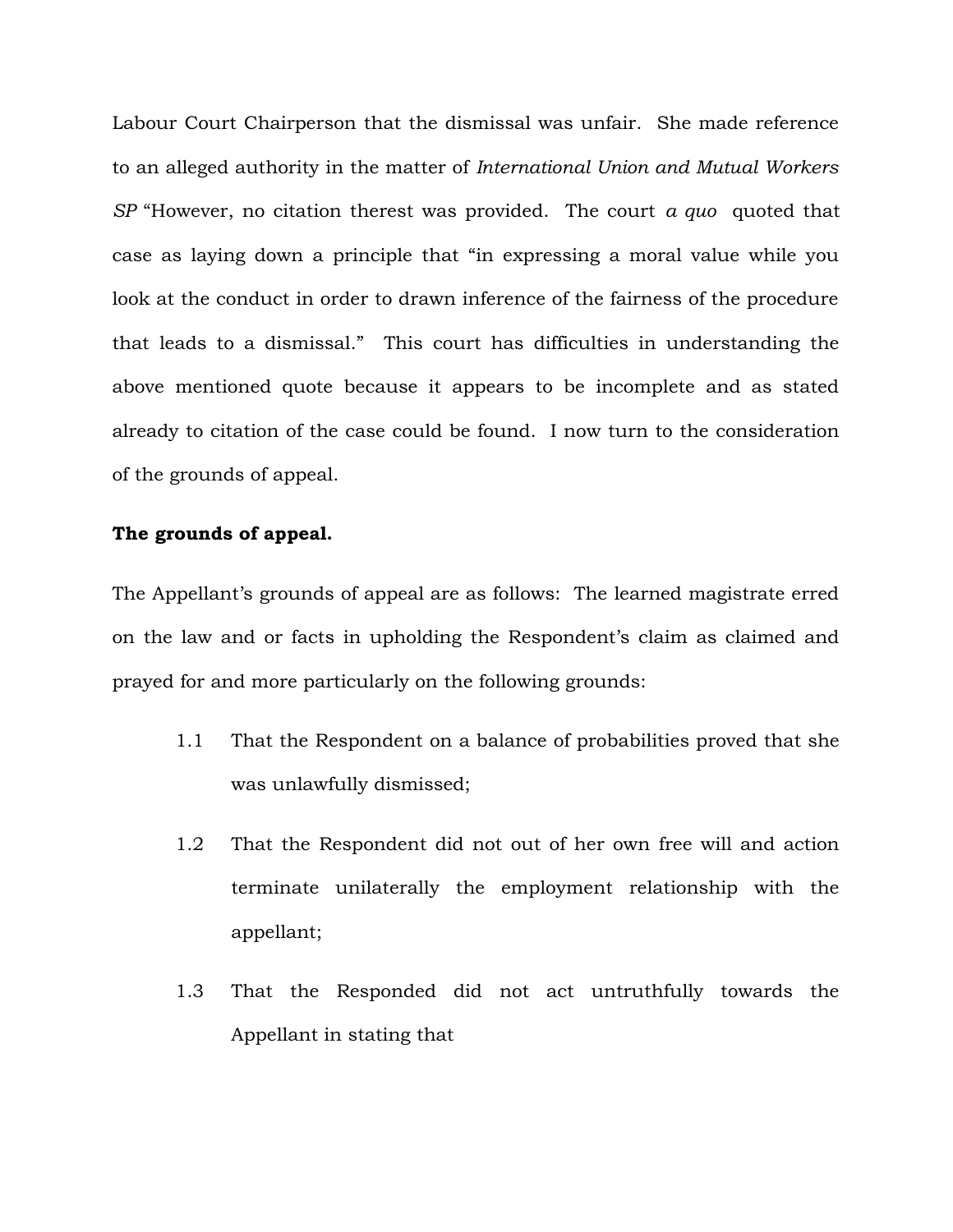- 1.3.1 she was due for dental surgery on 12 September 2008,
- 1.3.2 that the Respondent forgot a medical certificate in attempting to create the impression that she is booked off for 15 September 2008 for dental surgery.

#### **The evidence**

[8] I propose to deal first with the evidence of Mrs Mara Belinda Van Wyk the wife of the Appellant in this matter. Her evidence is that she and her husband were married in community of property and they had employed the Respondent as a housekeeper to look after their two sons and to do the cleaning, washing and ironing. On 11 September 2008, Mrs Van Wyk was approached by the Respondent and was informed that the Respondent would be going to a hospital on 12 September for tooth examination. Since Mrs Van Wyk was aware that she had toothache she helped the Respondent by giving her painkiller tablets and any other medication she had. The Respondent left the Van Wyk's residence on 11 September 2008 at 17h00. Before she left, she had informed Mrs Van Wyk that she would phone her on 15 September 2008 to let her know what was going on. She promised Mrs Van Wyk that she would start work on 16 September 2008 which was a Tuesday. Mrs Van Wyk gave her one to two extra days extra off and expected her to return to work on 17 or 18 September 2008.

[9] After the Respondent left she did not communicate with the Van Wyk's until on 22 September 2008 when she came to their house around 20h00 in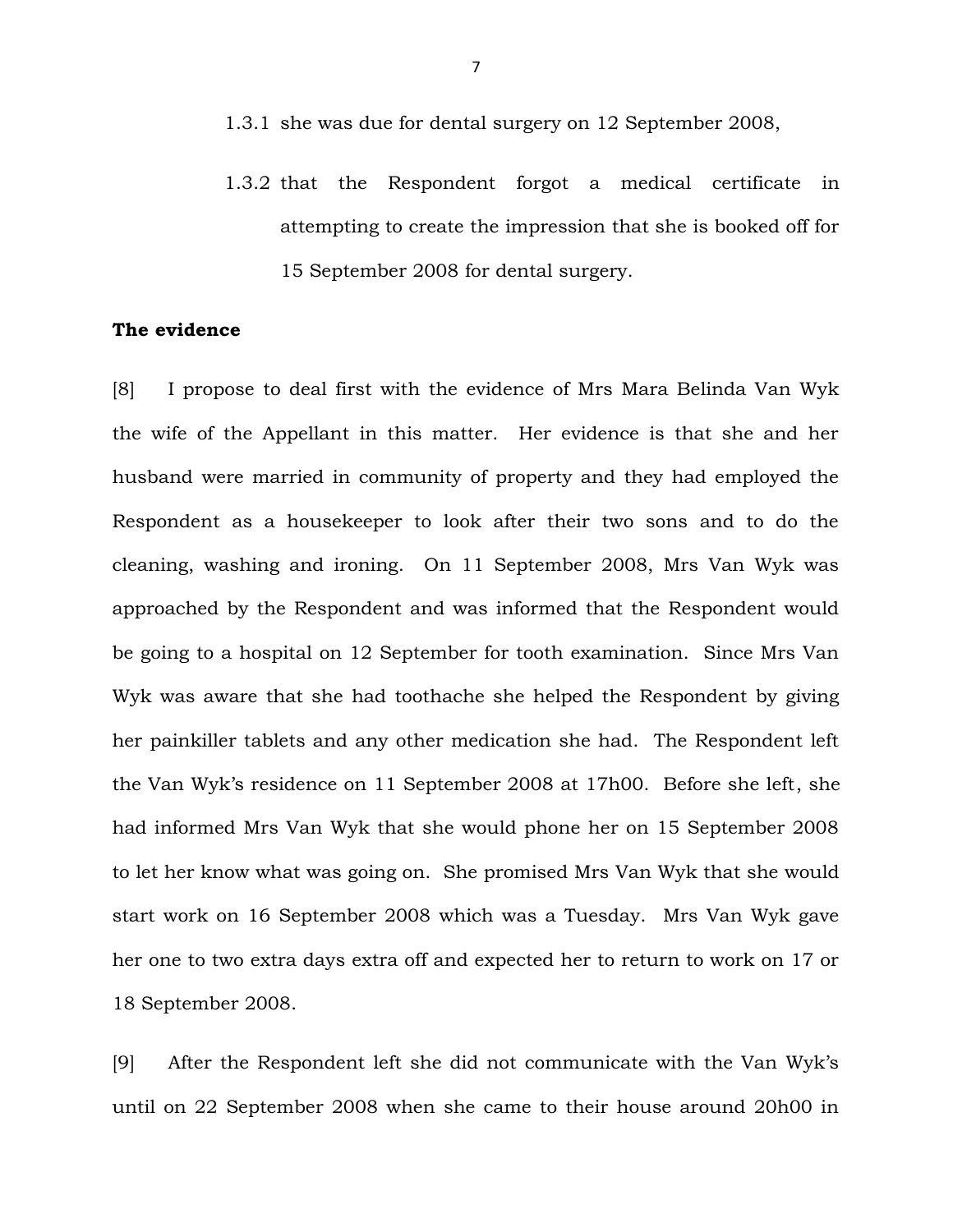the evening. She informed Mrs Van Wyk that she was admitted in the Central Hospital and had come to collect her blanket and a dress. By then she was wearing a gown. Before the Respondent went to collect her dress and a blanket she showed Mrs Van Wyk a sick leave certificate. According to Mrs Van Wyk, the sick leave was not very clear to her because the Respondent did not hand it over to her. Instead, the Respondent was holding it and kept it under the table. Mrs Van Wyk had advised the Respondent to show the sick leave certificate, to her husband who was attending evening classes at Polytechnic.

[10] Mrs Van Wyk instructed her son to accompany the Respondent to the room in order for her to go and pick up her blanket and a dress. Meanwhile, she went to her room to go and get some clothes which her sister gave to her to pass on to the Respondent. However, when Mrs Van Wyk came out of the room, she inquired from her son where the Respondent was. Her son informed her that the Respondent had left with all her belongings and she placed the key to the room on a desk. When the Respondent left, she did not inform Mrs Van Wyk that she was no longer returning to work.

[11] On 28 September 2008 the Respondent visited Ms Van Wyk at her work place and informed her that she had just been discharged from the hospital and that she wanted money for a taxi. Mrs Van Wyk informed the Respondent that she had no taxi money. She had asked for a lift to go to Academia. The Respondent then inquired about her salary to which Ms Van Wyk said she could not paid the Respondent and referred her to the Appellant because he is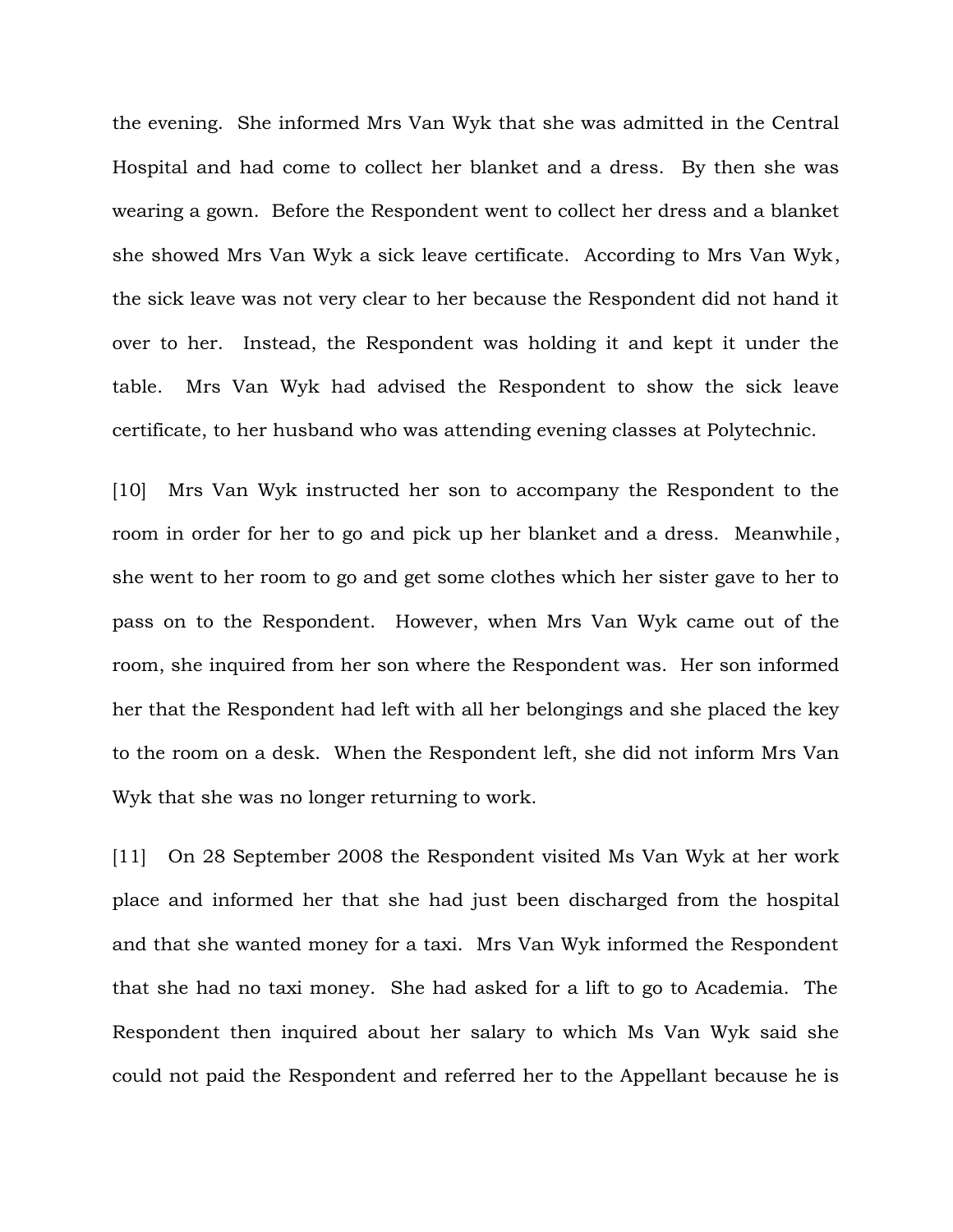the one who normally pays the Respondent's salary and he is the one who was responsible for administering their finances.

[12] Mrs Van Wyk further testified that she did not employ anybody to occupy the Respondent's position. However, she had temporarily called in a lady who came on three occasions on Friday's to help her with domestic work from 13h00 until 17h00. She categorically stated that she did not dismiss the Respondent. The Respondent dismissed herself on 22 September 2002 when she took all her belongings from their house and she never reported for duty.

[13] The second witness called by the Appellant was Doctor Reinhardt Collin Gariseb. Dr Gariseb testified that he is the Superintendent of Katutura State Hospital. He testified that he is the overall Supervisor of the hospital adminstration. According to him, the procedure to be followed when a patient is being admitted is that, the patient's, particulars and diagnoses are entered in the admission register on the day of admission and discharge. Patients who are admitted to undergo dental surgery are admitted in Ward 7 B. If Ward 7 B is full, then patients are admitted in Ward 3 B which is a normal surgical ward. The doctors normally make entries in the admission booklet or write in a health passport. The nurses who work at the wards when receiving the patient make admission entries in their records. If the doctor intends to take the patient for surgery, the patient's name would be put on the theatre's list. Before a patient goes to the theatre, she has to sign a consent form.

[14] After the operation if the patient is well she will be discharged, depending

9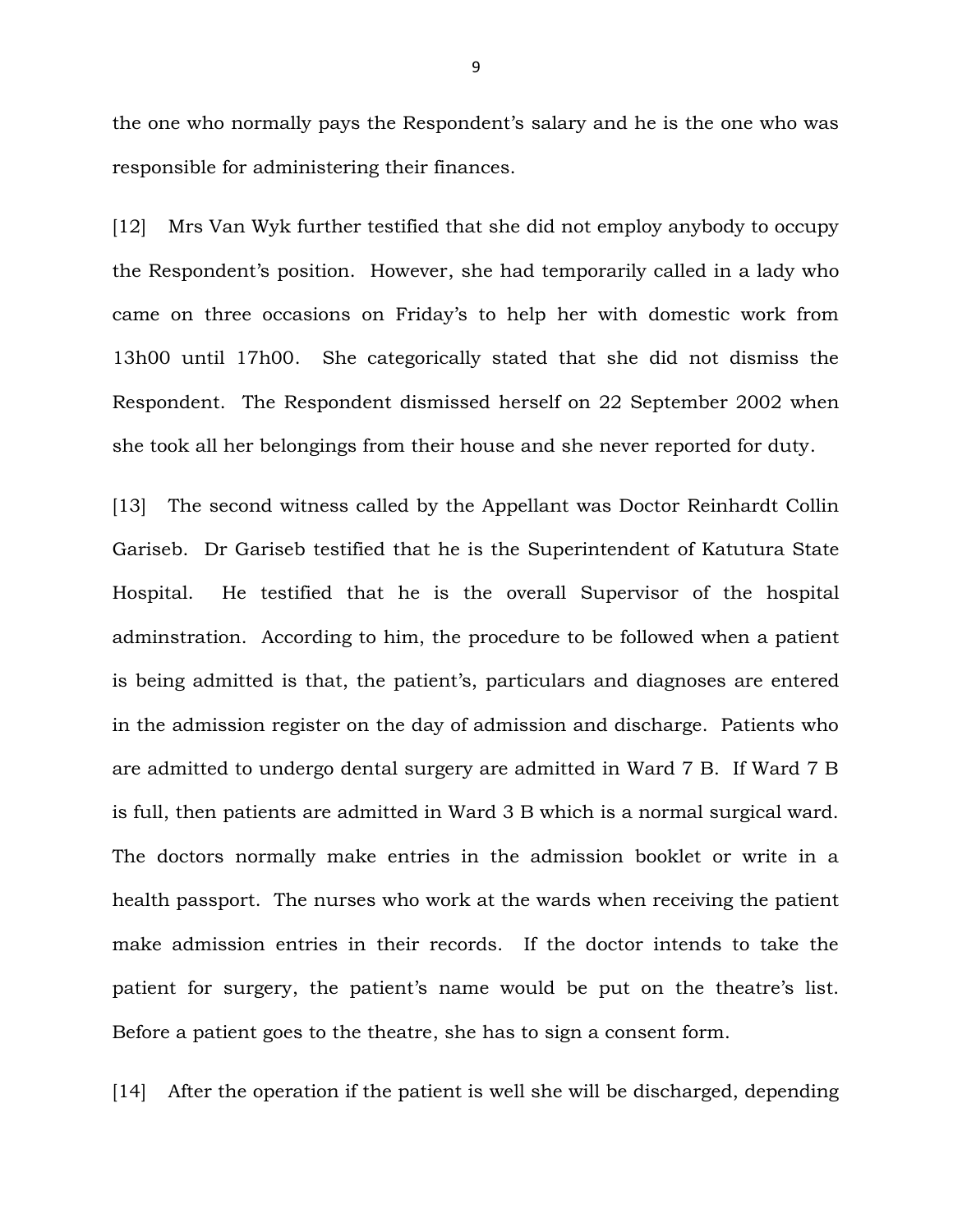on the circumstances of the procedure, the patient may be told to come for a follow up. The doctor may also give sick leave to the patient. All the basic things will be recorded in the patient's health passport namely the date of admission and discharge the nature of the procedure conducted and the follow up plan. With regard to sick leaves, doctor Gariseb explained that at the bottom of the sick leave form, there are provisions for the doctor's name, her qualifications and her signature. A doctor who books off the patient must be the one to sign the sick leave certificate. The sick leave certificate must also bear the official date stamp and doctor's signature otherwise it would be rendered invalid. Apart from the above mentioned the sick leave should also be completed fully.

[15] The doctor was shown two leave certificates in respect of the Respondent. He made an observation on the two sick leave certificates dated 04 September 2008 and 15 September 2008. According to the sick leave certificates it is indicated that if the sick leave certificate does not have an official or doctor's stamp or not completed fully than it is invalid. Doctor Gariseb, explained that the two sick leave certificates were invalid because they were not signed by the doctor. He testified that in the two sick leave certificates qualification were indicated as dentist. According to him dentist is not a qualification. The form required that it should be signed by the doctor who booked off the patient and the doctor should state her/his qualification. It is not allowed for someone to sign a sick leave certificate on behalf of the doctor who booked the patient off.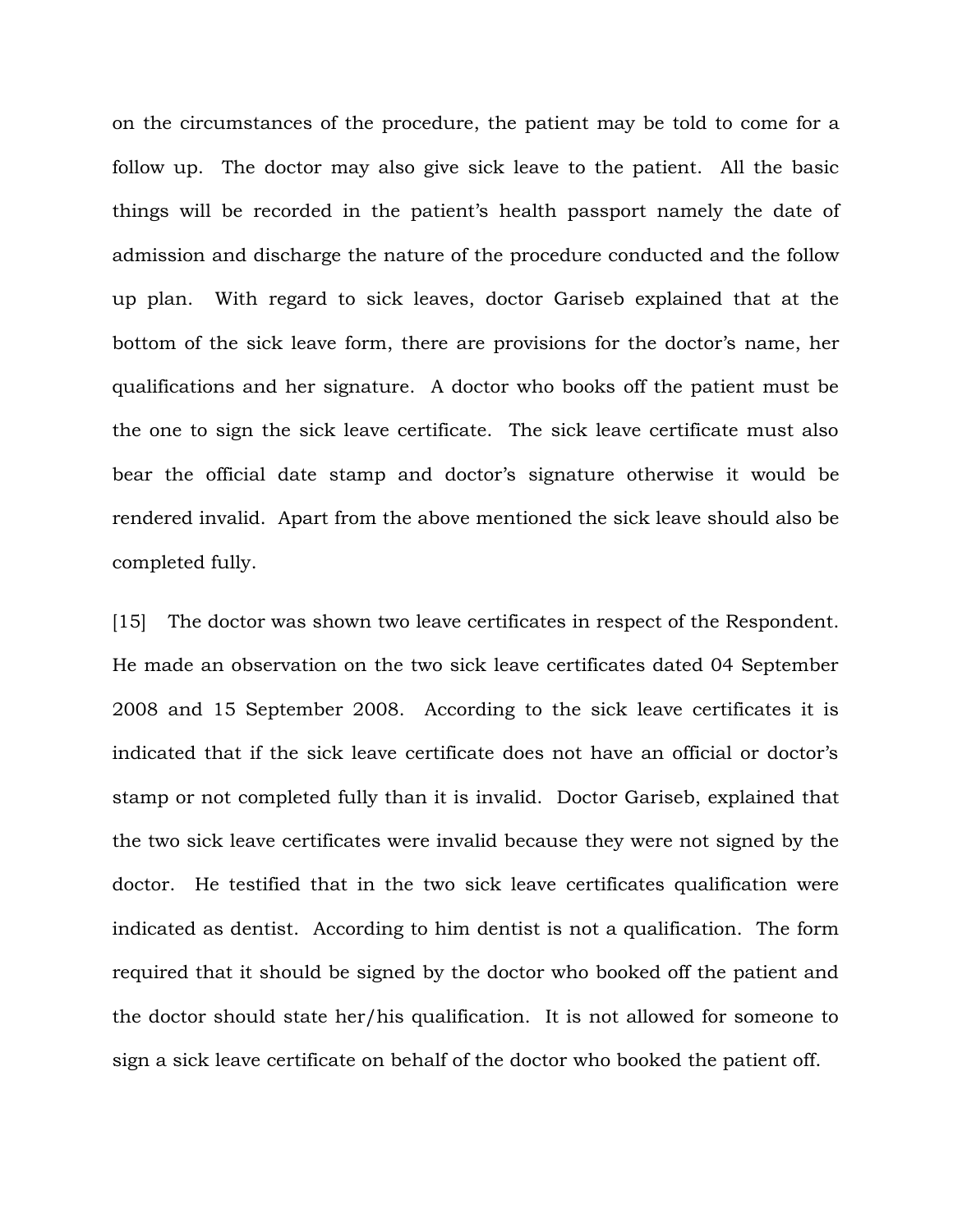[16] Apart from the sick leave certificates doctor Gariseb was given a health passport of the Respondent by Mr Tjiroze with the assistance of Mr Beukes the representative of the Respondent. According to the medical report Ms Gowases was admitted on 24 September 2008 and discharged on 25 September 2008. She was admitted because of epilectic fit and upon admission she was under the influence of intoxicating liquor.

[17] Apart from the sick leave certificates and extract from the health passport the doctor read into record a letter he indicated to have been written under his authority. There is no evidence that the doctor dictated the letter to the author. The author of the letter was not called to testify. It is the findings of this court that the content of the letter annexure C and the card annexure F is hearsay because neither the matron the author of the letter nor the doctor who examined the Respondent was called to testify. The sick leave certificates dated 04 September 2008 and 15 September 2008 are found to be invalid because they do not meet the requirements of the sick leave certificates to be issued by Katutura hospital. Apart from the above mentioned sick leave certificate there is another sick leave certificate dated 25 September 2008 indicating that the Respondent was booked off from 24 September 2008 to 30 September 2008. This sick leave certificate was not fully completed because, it was left blank where the complaint of the patient and the diagnosis of the patient is indicated therefore, the sick leave certificate did not meet the requirements, and does not help the court in any way.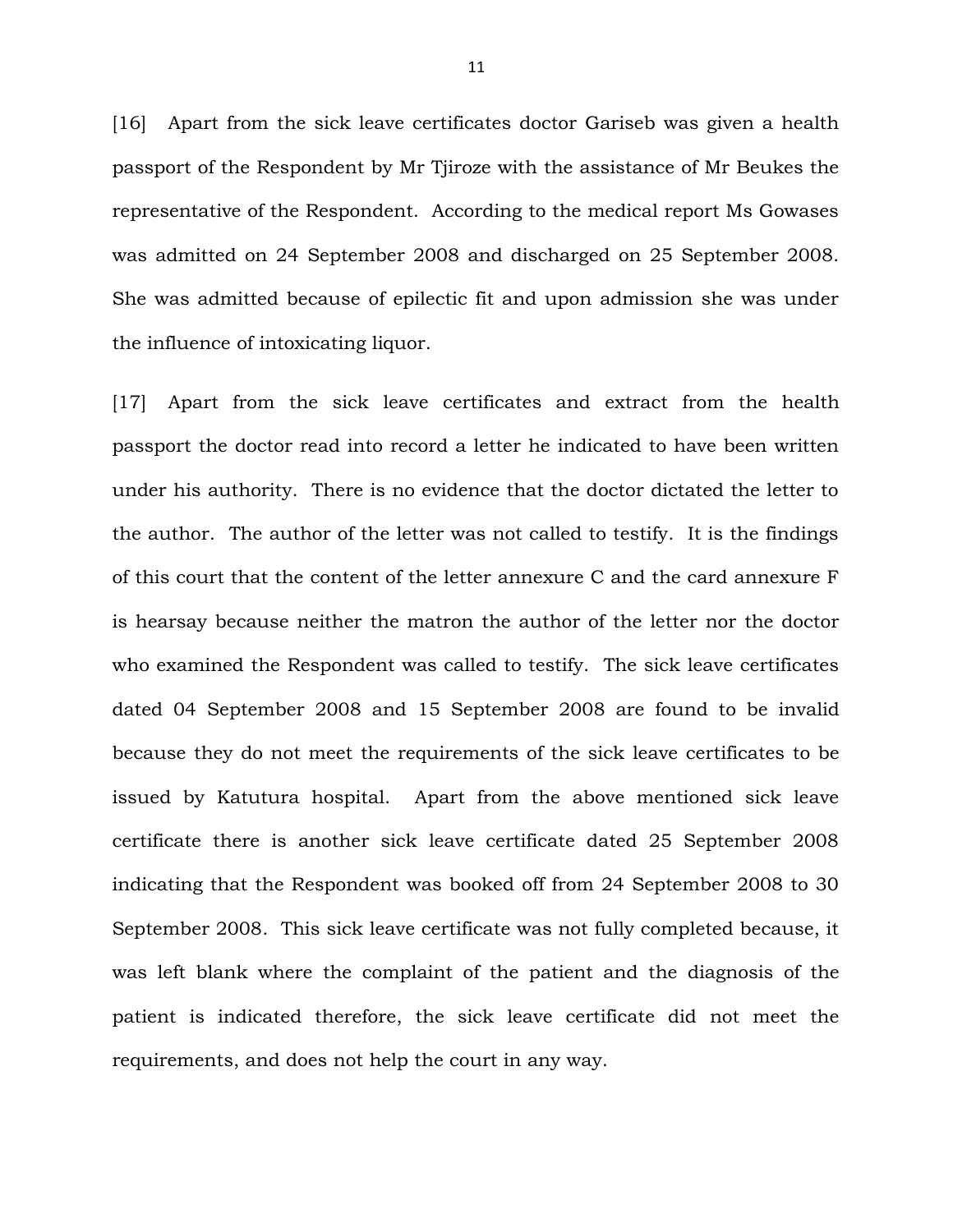[18] Johannes Matheus Van Wyk testified that he is known as Melvin Van Wyk. He was married to the first witness in community of property. He testified further that he was responsible for paying the Respondent's salary since she started to work for them, because he was responsible for handling the family financial affairs. It was further his testimony that he did not dismiss the Respondent unlawfully, because the Respondent dismissed herself. He never spoke to the Respondent from 11 September 2008 until 09 October 2008 when the Respondent served her with a labour complaint for unlawful dismissal. Respondent never availed herself to him for purposes of payment. She never spoke to her concerning her sick leave. She never showed him any sick leave before she laid a complaint. He only came to see the sick leave certificate indicating that she was booked off from 12 September 2008 to 30 September 2008. She was also booked of from 24 – 25 September 2008.

[19] He continued to testify that he went to Katutura Hospital and requested to be shown whether the Respondent was admitted at the hospital in Ward 7 B. He and Ms Shaanika looked in the admission register from 11 September 2008 to 30 October 2008. They did not find Ms Gowases' name. At the Labour Commissioner's office Mr Van Wyk confronted Ms Gowases that her name did not appear in the register of people who were admitted at Ward 7 B. Ms Gowases then informed him that she was admitted at Ward 5 B. Mr Van Wyk went back to the hospital and checked the register of the patients admitted at Ward 5 B. He did not see Ms Gowases' name. He was referred back to ward 3 B because if ward 5 B or 7 B is full patients could be referred to ward 3 B. Ms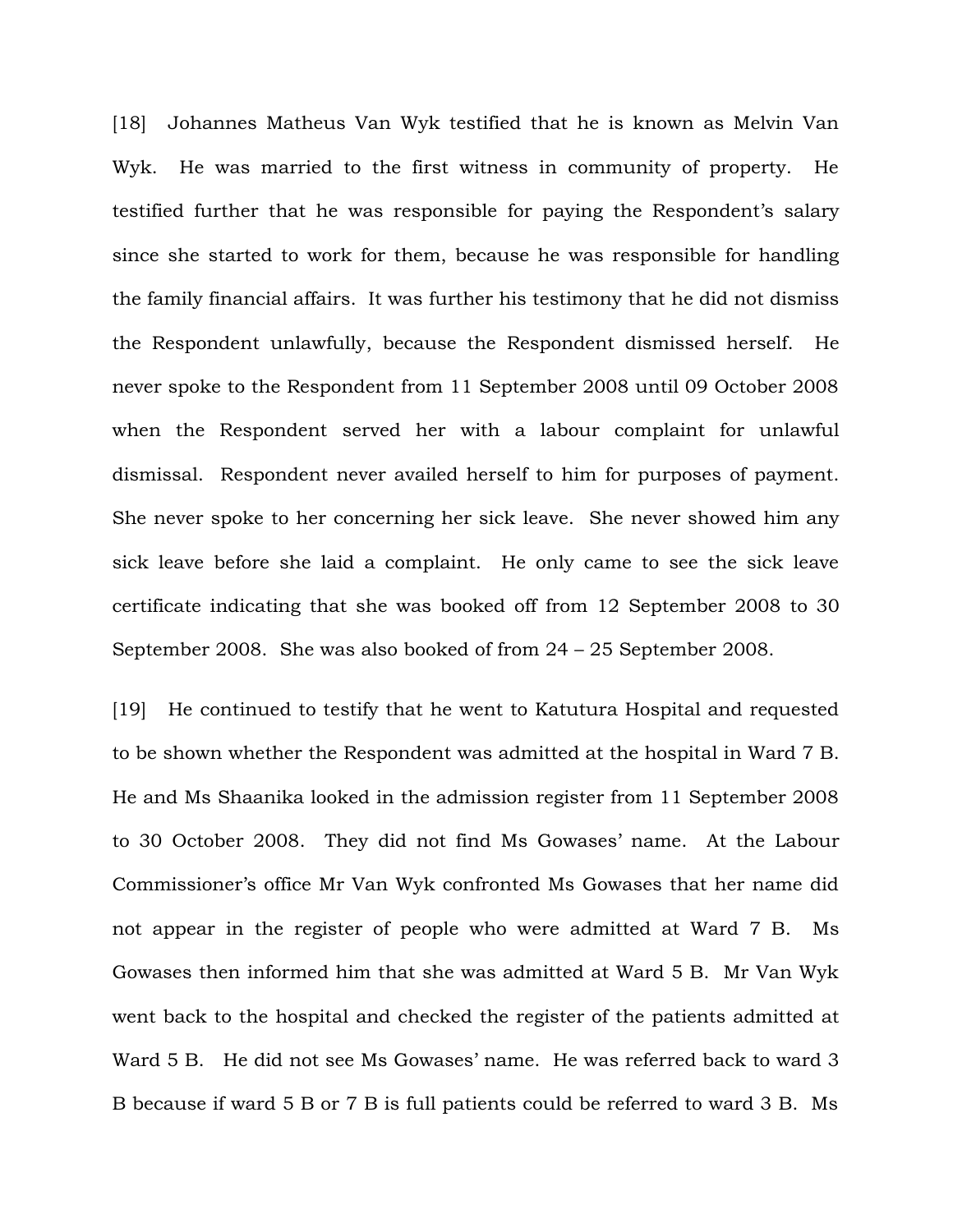Gowases' name did not appear in War 3 B. Mr Van Wyk went back to Ms Shaanika and they went back to Ward 5 B. They searched for Ms Gowases' name and they did not trace it. The secretary, at Ward 5 B took them to Ward 5 A. They checked the register at Ward 5 A and they found Ms Gowases' name. According to that register Ms Gowases was admitted on 24 September 2008 and discharged on 25 September 2008. Ward 5 A is not a dental ward.

[20] After the discovery, they asked Doctor Gariseb who was on leave to give them something in writing. Doctor Gariseb instructed the matron of the hospital to give them a letter, exhibit C. before this court. It was put to Mr Van Wyk through cross-examination that he by checking the register he intruded upon Ms Gowases medical confidentiality. Mr Van Wyk responded that he had reasons to believe that the claim she was making was fraudulent, he was the employer paying for her salary and the Respondent stayed away from work and the sick leave certificates were used as the basis of the claim, he had the right to confirm whether the Respondent was really indeed admitted especially given the fact that those sick leave certificates were not submitted to him before the respondent laid the claim. After Mr Van Wyk was re-examined by his legal representative, he was questioned at lengthy by the chairperson. After he finished questioning him the legal representative for Mr Van Wyk in the district court wanted to question Mr Van Wyk to clarify certain issues however he was denied that opportunity by the chairperson. I must point out that the chairperson adopted an irregular procedure by questioning the witness and not allowing the parties to question the witness concerning issues which arose

13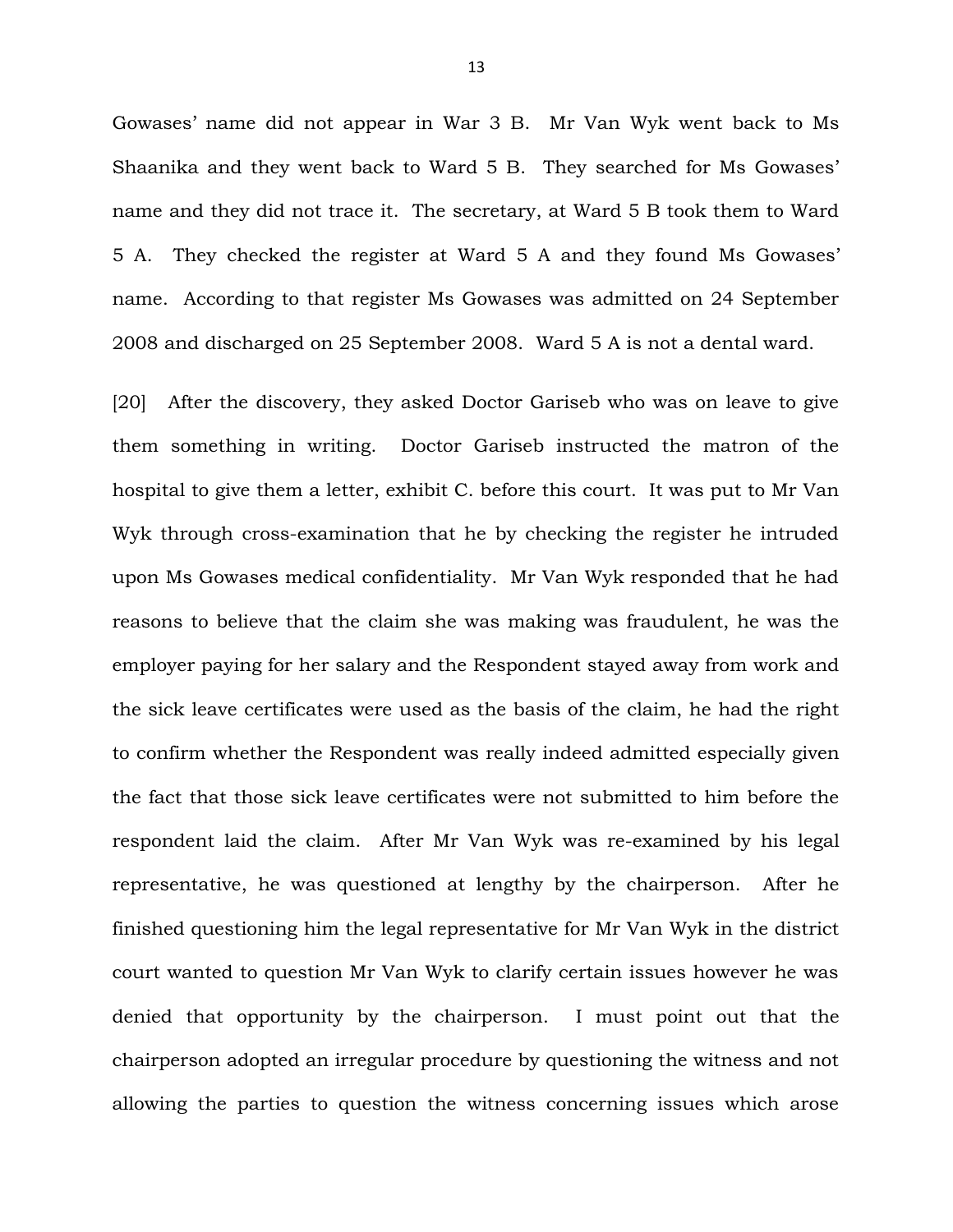from the court's questioning.

[21] On the other hand Ms Gowases the complainant now the Respondent testified in favour of her claim. Her evidence was that she started working for the Van Wyk's family since 2 September 2005 until the date she went on sick leave. Respondent worked from Mondays to Fridays 7h30 to about 18h00. She further testified that she went to stay at the employer's work since the beginning of 2008. It was her testimony that she had a good relationship with Ms Van Wyk. However, she had few problems with Mr Van Wyk because she sometimes used to oversleep and reported late for duties.

[22] She continued to testify that during September 2008 she fell ill. During her illness Ms Van Wyk would go to the pharmacy and buy her some tablets. The tooth became seriously sick and Ms Van Wyk advised the Respondent to go to the hospital. She gave her N\$28.00 to go to the doctor. On 11 September 2008 Ms Gowases visited the hospital. She was told to go back on 15 September 2008. On 15 September 2008 her tooth was extracted successfully. Unfortunately one got broken and it had to be drilled. After the Respondent was seen by the doctor, she was given sick leave certificate by the doctor's secretary. The Respondent did not recover fully after her tooth was extracted. She went back to the hospital because she was in pain. She could not remember the exact date she went there, it could be 21 or 22 of September 2008. The Respondent was admitted.

[23] When it was pointed out to her that her health passport was written 23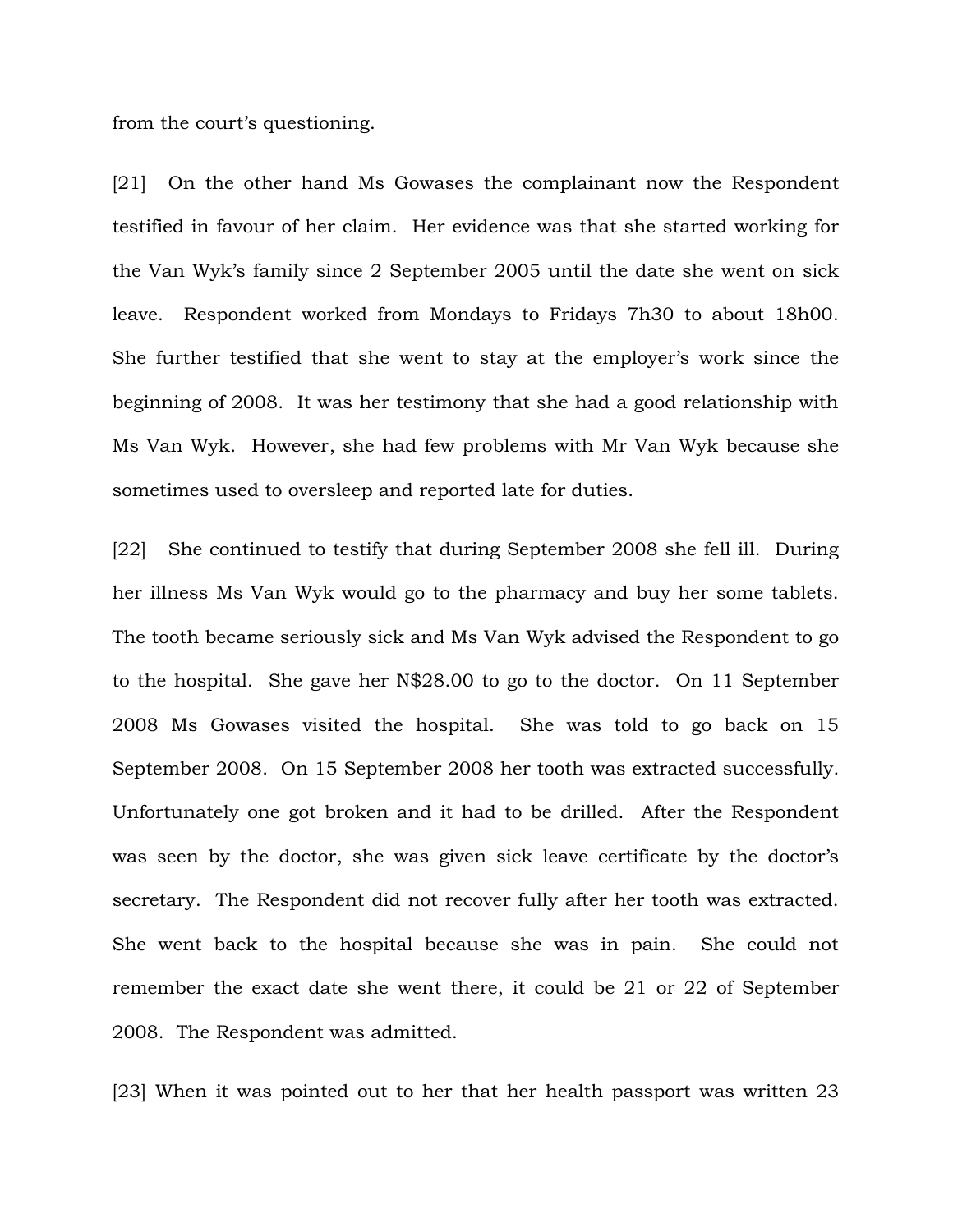September 2008 she indicated that, that was the date she was taken by her neighbors to the hospital. She was admitted on 24 September 2008 and released on 01 October 2008. When she was asked whether she was not released on 25 September 2008 she testified that she went back on 25 September 2008 and had a follow up on 01 September 2008. Respondent testified that whilst she was in the hospital she visited her employer and showed Ms Van Wyk "the doctor's papers" Ms Van Wyk told her that her husband was unhappy because of her absence at work. She explained to Ms Van Wyk that she could not phone her.

[24] Respondent further testified that Ms van Wyk was not interested in what the Respondent was saying. She was just looking at her son. She put the "paper" I presume the sick leave certificate on the table but Ms Van Wyk did not look at it. Since her main purpose to go to Mr Van Wyk's place was to collect her blanket and a dress, she walked to her room, it was at the stage Ms Van Wyk told her that she was no longer needed. She already got someone to come on Saturday to do the ironing. Since the Respondent did not know what to do she went to the room and collected her belongings and left because she understood Ms Van Wyk to mean that she was dismissed. Respondent further testified that she was paid N\$500.00 per month, and the accommodation which she was given by the Appellant was quite neat. It consisted of a double bed, blanket and a shower and a table. She further testified that the rent in Katutura area where she lives varied from one place to another. It ranged between N\$500.00 – N\$1000.00. The evidence concerning her income and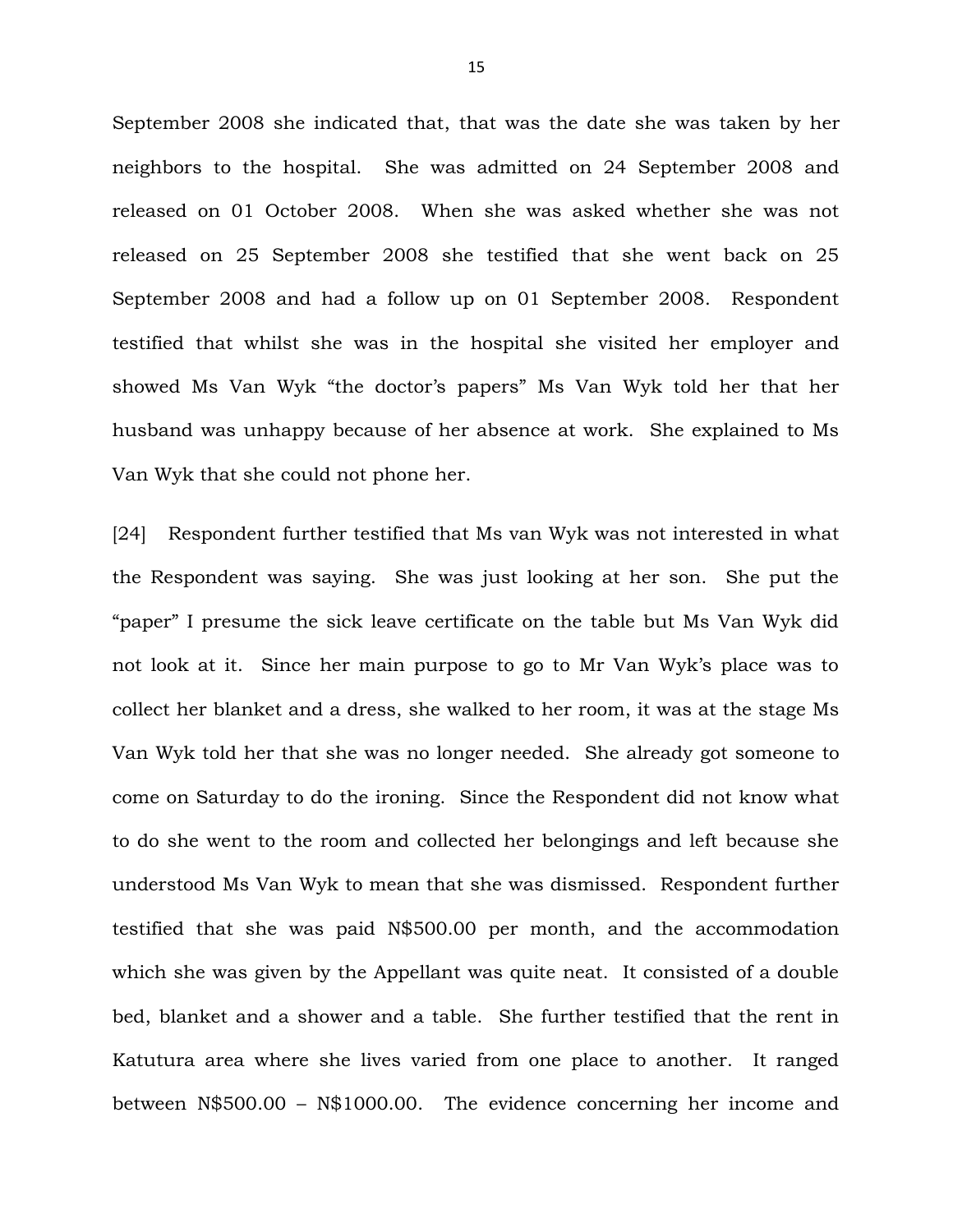accommodation facilities was led in order to establish the Respondent's loss. The Respondent was asked through cross-examination why she laid a complaint against Mr Van Wyk. Some of her answers were that Ms Van Wyk, referred her to Mr Van Wyk, it was obvious he was in charge. She also had a problem because she was told by Ms Van Wyk that Mr Van Wyk was upset. She gave several answers which did not answer the question. As to the question regarding when she was dismissed she indicated that she was dismissed on the date she took the sick leave to Ms Van Wyk which could be the 22 September 2008.

[25] When the Respondent was asked whether it was impossible for Doctor Zenga to sign the sick leave certificate, she respondent that she infact requested the sick leave from the Secretary in order to show it to her employer. Respondent was further asked why she did not leave her sick leave certificate with Ms Van Wyk and she responded that Ms Van Wyk was not interested in looking at the papers and she had no reason to leave the papers with her because she told her that she was no longer needed.

[26] Ms Gowases was again asked whether when she saw Ms Van Wyk later at her work why she did not give her sick leave certificates for the  $15<sup>th</sup>$ ,  $24<sup>th</sup>$ and 25th September she answered that she brought the leave certificates to Ms Van Wyk as well as the laboratory result but Ms Van Wyk refused.

Furthermore, Respondent was asked whether if she understood to be fired on 22 September already when she went to Ms Van Wyk's house why would she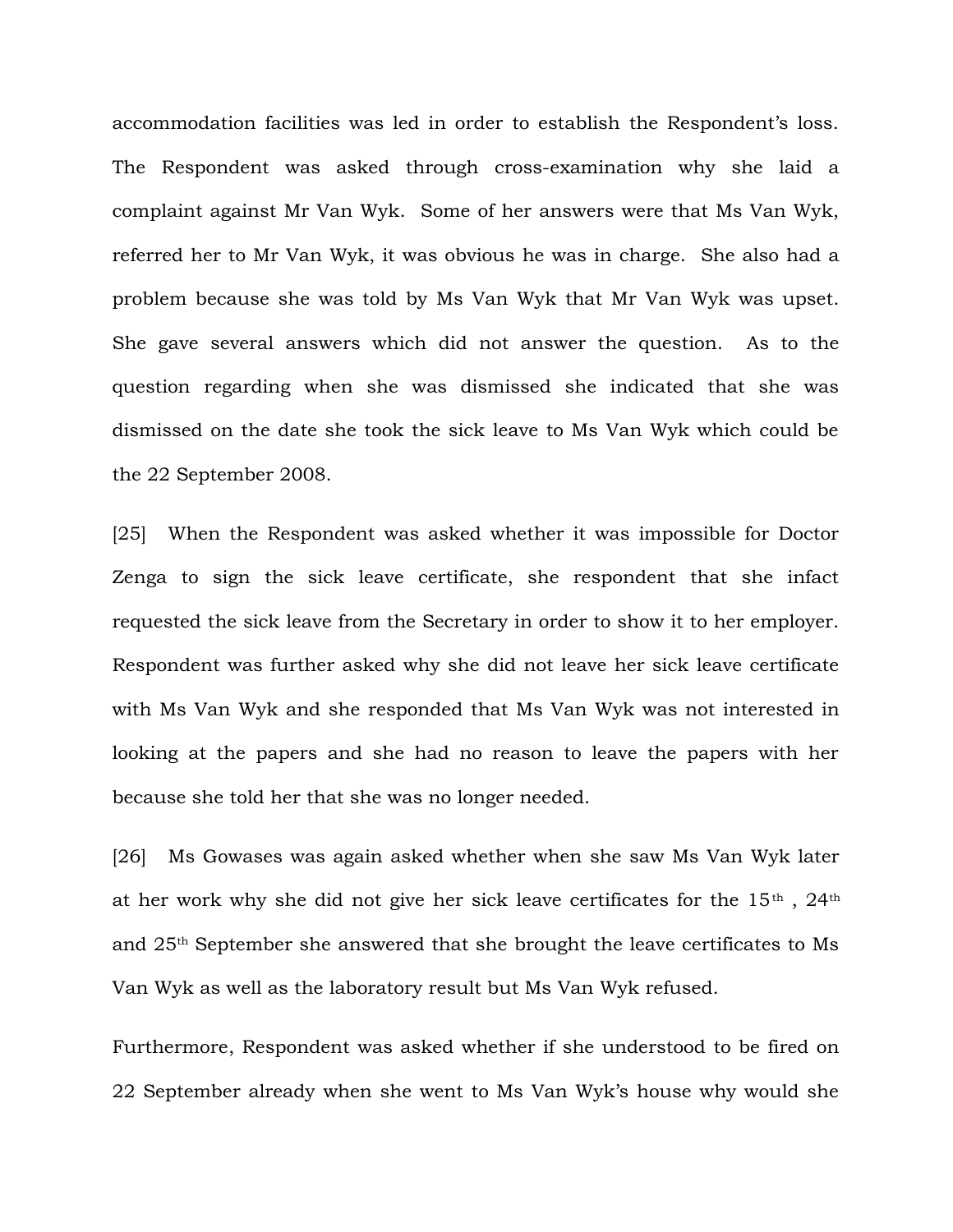present medical reports to Ms Van Wyk again at her work place? She did choose not to answer the question.

[27] It was submitted on behalf of the Appellant that the Respondent came with a premeditated intention to leave the Appellant's employment on 22 September 2008 as she arranged for a motorvehicle to transport her belongings even before she was allegedly told by the Appellant's wife that someone was employed in her position. It was further submitted that the Respondent dismissed herself by failing to offer her services to the Appellant since 12, 13, 21 and 23 September 2008 and from 26 – 30 September 2008. Should one accept the Respondent's version that she received dental surgery on 15 September 2008 she was only booked off for a day. It was again submitted that at no stage did Ms Van Wyk or the Appellant dismiss the Respondent. The fact that Mr Van Wyk went to collect clothes from her sister in order to give them to the Respondent did not conform with the act of an employer who had the intention to fire the employee.

[28] Section 46 (3) of the repealed Labour Act, Act 6 of 1992, stipulate:

"When in any proceedings in terms of this section it is proved that an employee was dismissed from his or her employment or that any disciplinary action has been taken against such employee, it shall be presumed that, unless the contrary is proved by the employer concerned, such employee has been dismissed unfairly or that such disciplinary action has been taken unfairly against such employee".

The above section can be interpreted to mean that where an unfair dismissal is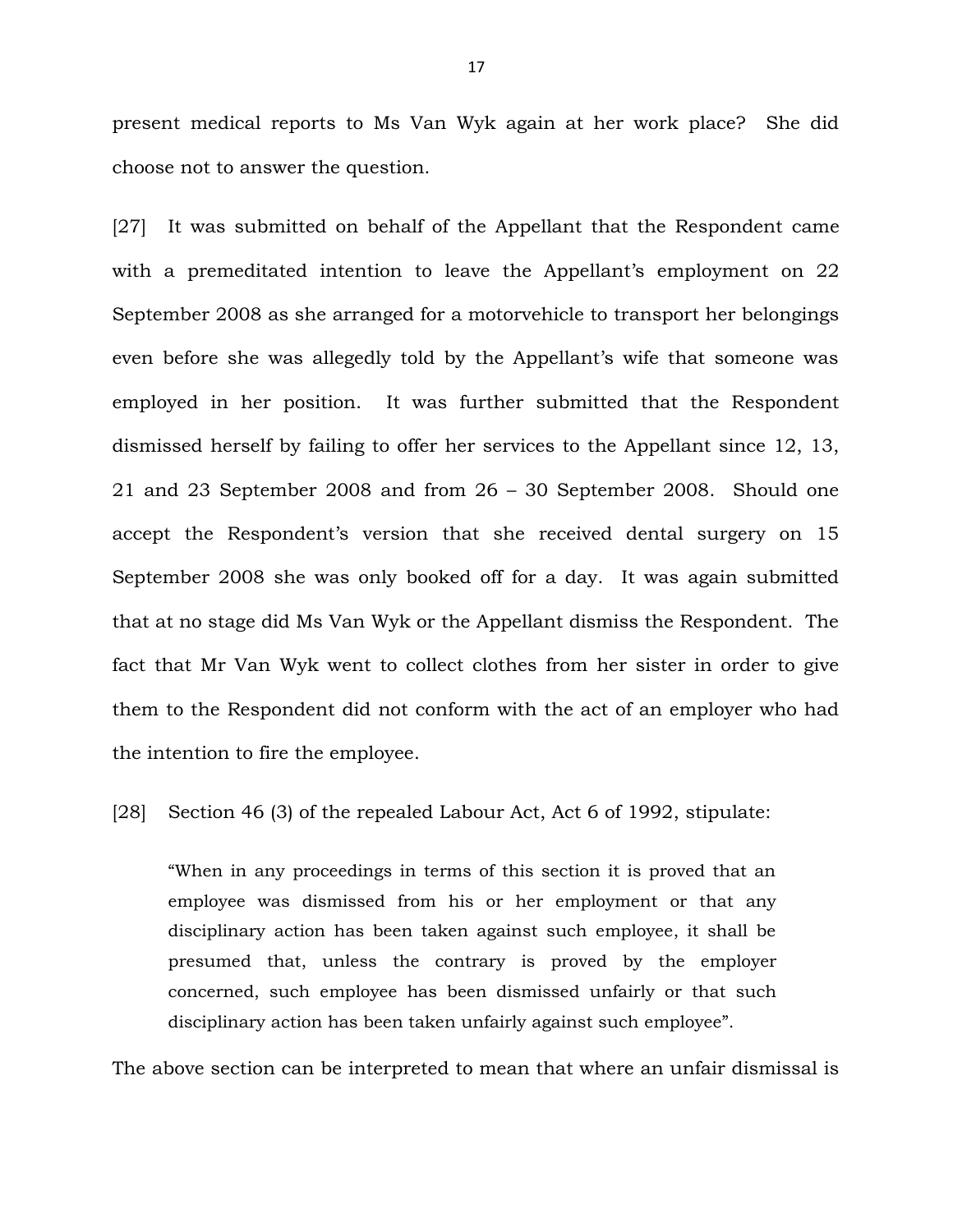alleged against an employer, but such dismissal is in dispute as in this case, the employee has the onus of proof to show that the alleged dismissal occurred. Once the employee discharged the burden of proof, the employer shall be deemed to have dismissed the employee unfairly unless the contrary is proved.

[29] This court is called upon to determine whether Respondent was dismissed by the Appellant or his wife. The Respondent approached the Appellant's wife on 11 September 2008 and informed her that she will be going to the hospital on 12 September 2008 for tooth extraction. The Respondent agreed with the Appellant's wife that she would communicate to her on 15 September to let her know what was going on. Respondent undertook to start work on 16 September 2002. However the Respondent failed to communicate to the Appellant about her whereabouts. It is the Respondent's testimony that she was admitted in the hospital between the period 12 to 30 September 2008. However, there are no entries registered in wards 7B, 5B or 3B in respect of the Respondent. The only entry which refers to the epilepsy attack the Respondent suffered was found in the register of ward 5A for the periods 24 to 25 September 2008. However, if this court has to accept the Respondent's version that her tooth was extracted, this would mean that the Respondent was only booked on 15 September 2008 and she was due to report for work on 16 September 2008.

[30] The Respondent could not account for the days from 16 to 21 September 2008 and 23 to 30 September 2008. The Respondent only approached the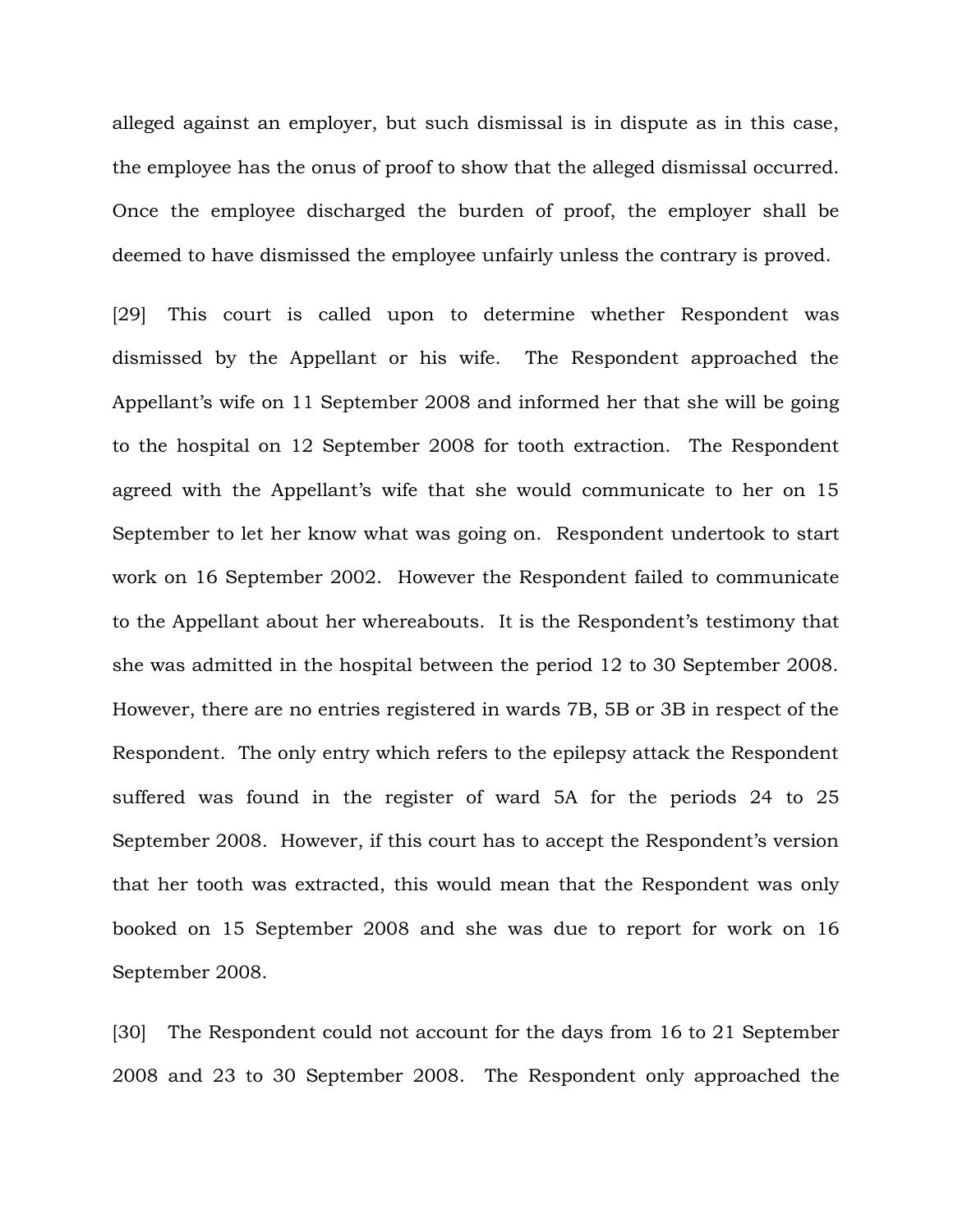Appellant's wife on 22 September and informed her that she was admitted in the hospital. On that date the Respondent alleged that she was dismissed by the Appellant's wife by telling her that her services were no longer needed, which was disputed by the Appellant's wife. On the same evening the Appellant's wife went to collect the clothes in order to give them to the Respondent however, she found the Respondent already gone with all her belongings. This fact that the Appellant's wife wanted to give clothes to the Respondent is inconsistent with the action of an employer who wants to dismiss an employee.

 [31] Because the Respondent was unable to explain for her absenteeism at work, she connived with certain individuals and obtained unauthorized leave certificates. This is an indication that the Respondent was not honest to her employer. Although the Respondent stated that she was told that her services were not needed, the Court *aquo* did not make a credibility finding why she accepted the Respondent's version and rejected the Appellant's. Respondent exhibited an element of dishonesty by presenting a false sick leave certificate to her employer. This is an indication that she is a reliable witness.

[32] The Respondent failed to render her services to the Appellant in exchange for remuneration; therefore she was in breach of contract. She absented herself from duty without permission and there were no justifiable grounds for her absence. She stayed away from work under the erroneous assumption that she was dismissed. See *Cross Country Carriers v Farmer*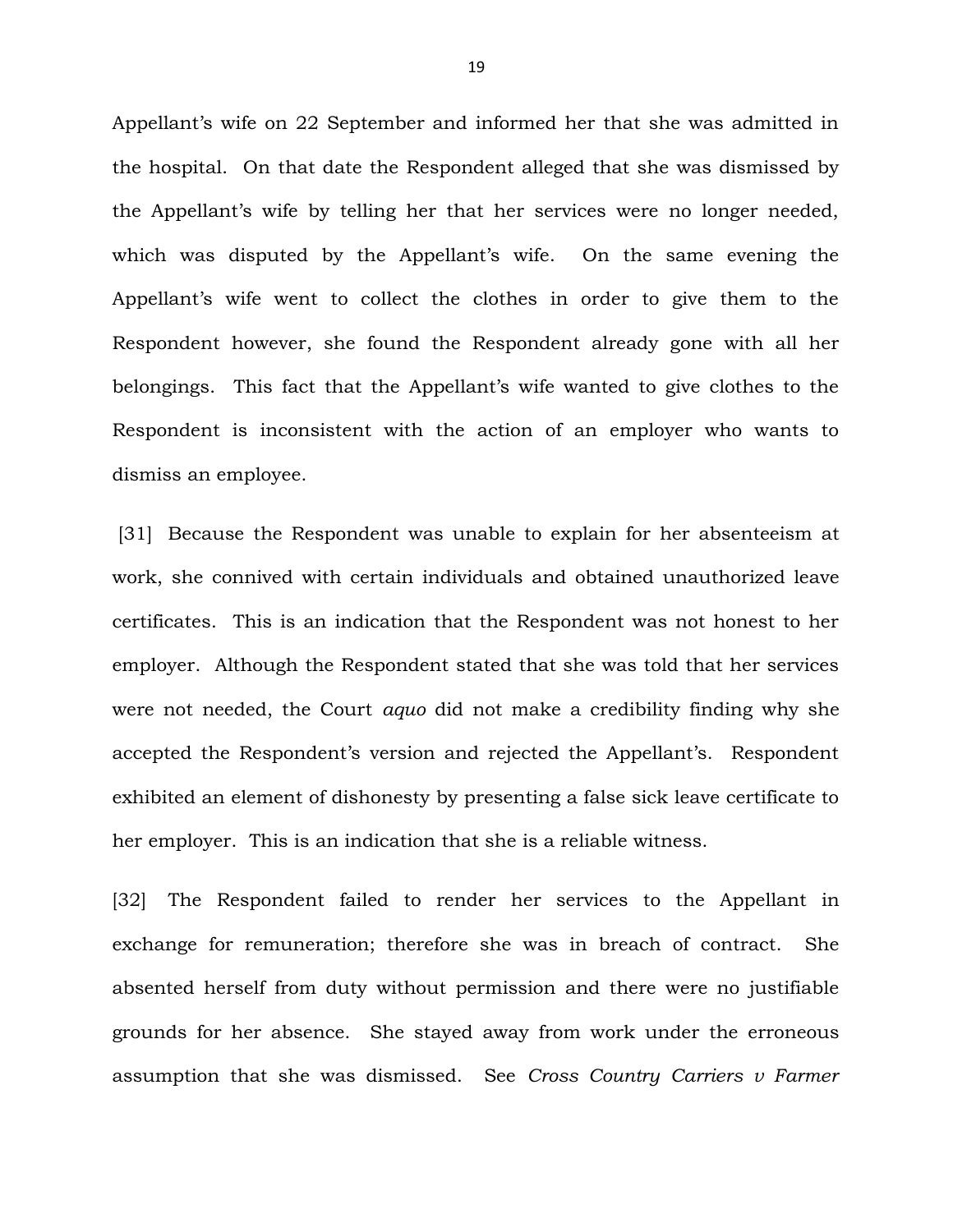*NLLP (1) 226 NLC and Swartbooi v Hennis NLLP 2002 (2) 367 NLC..*

[33] Having read the record of appeal and the arguments from the Appellant's counsel, it is my finding that the Respondent was not dismissed by the Appellant. She dismissed herself. It follows that the chairperson of the District Labour Court misdirected herself by finding that the Respondent discharged the onus that she was unfairly dismissed.

[34] In the result the following order is made:

(1) The appeal is upheld.

(2) The order of the District Labour Court given in favour of the Respondent is set aside.

(3) As for costs, this court is enjoined by section 20 of the Repealed Labour Act, Act 6 of 1992 not to make any order as to costs unless it is of the opinion that a party to proceedings before it has acted frivolously or vexationsly. I am not of such opinion and there shall be no order as to costs.

#### **SHIVUTE PRESIDENT**

**\_\_\_\_\_\_\_\_\_\_\_\_\_\_\_\_\_\_\_\_\_\_\_\_\_\_\_**